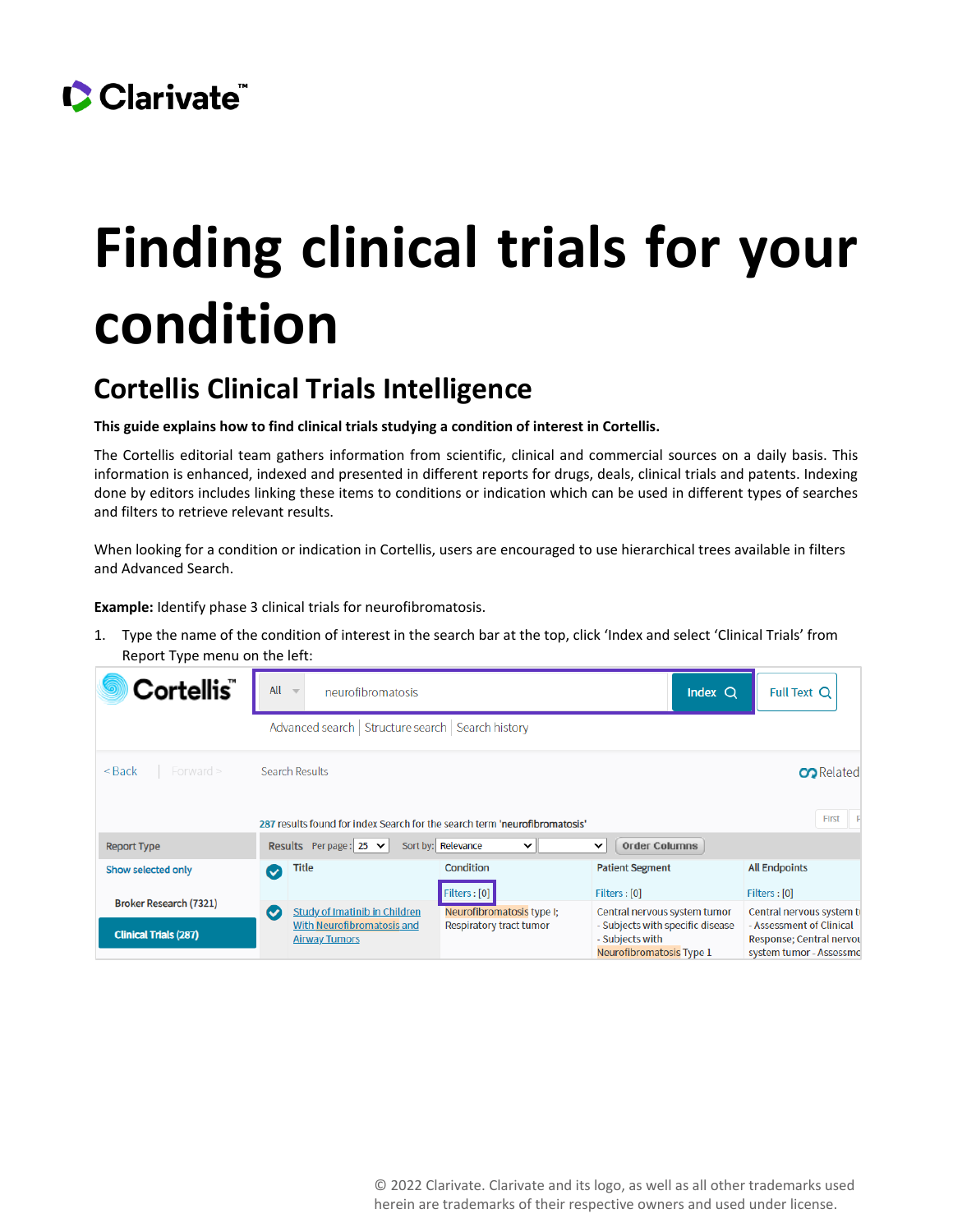

2. Click 'Filters' under 'Condition' to narrow down your results. Filters allow you to include condition(s) of interest, select phase (s), recruitment status, biomarkers, territories and more.

| <b>SHOW ALL FILTERS</b>                  | Use hierarchical filters to include<br>sub terms automatically.                          |  |  |  |  |
|------------------------------------------|------------------------------------------------------------------------------------------|--|--|--|--|
| neurofibromatosis<br>Look up             | Non-Hierarchical List<br><b>Hierarchical List</b>                                        |  |  |  |  |
| <b>Condition</b>                         | $\Box$ Neoplasm (278)                                                                    |  |  |  |  |
| <b>Patient Segment</b>                   | ⊟…<br>Benign tumor (175)<br>Benign nervous system neoplasm (175)<br>$ \blacksquare$      |  |  |  |  |
| <b>Biomarkers</b>                        | $\Box$ Neuroma (175)                                                                     |  |  |  |  |
| <b>Biomarker Type</b>                    | $\Box$ Acoustic neuroma (175)<br>Neurofibromatosis (174)<br>A<br>$\overline{\mathbf{v}}$ |  |  |  |  |
| <b>Biomarker Role</b>                    | Neurofibromatosis type I (116)<br>$\blacktriangledown$                                   |  |  |  |  |
|                                          | Neurofibromatosis type II (35)<br>☑                                                      |  |  |  |  |
| Condition                                | Select All/Deselect All                                                                  |  |  |  |  |
| <b>Patient Segment</b>                   | Phase 2 Clinical (66)                                                                    |  |  |  |  |
| <b>Biomarkers</b>                        | Phase 1 Clinical (26)                                                                    |  |  |  |  |
| <b>Biomarker Type</b>                    | Phase 1/Phase 2 Clinical (15)                                                            |  |  |  |  |
| <b>Biomarker Role</b>                    | Phase not specified (13)                                                                 |  |  |  |  |
| <b>Drug Pipeline Interventions</b>       | Phase 3 Clinical (8)                                                                     |  |  |  |  |
| Drug Pipeline Highest Development Status | Phase 2/Phase 3 Clinical (5)                                                             |  |  |  |  |
| <b>Site Name</b>                         | Phase 4 Clinical (4)                                                                     |  |  |  |  |
| <b>Contact Name</b>                      | Phase 0 Clinical (3)                                                                     |  |  |  |  |
| Sponsors/Collaborators                   | Phase 2a Clinical (3)                                                                    |  |  |  |  |
| <b>Phase</b>                             | Phase 1b Clinical (2)                                                                    |  |  |  |  |
| <b>Recruitment Status</b>                | Phase 2b Clinical (2)                                                                    |  |  |  |  |